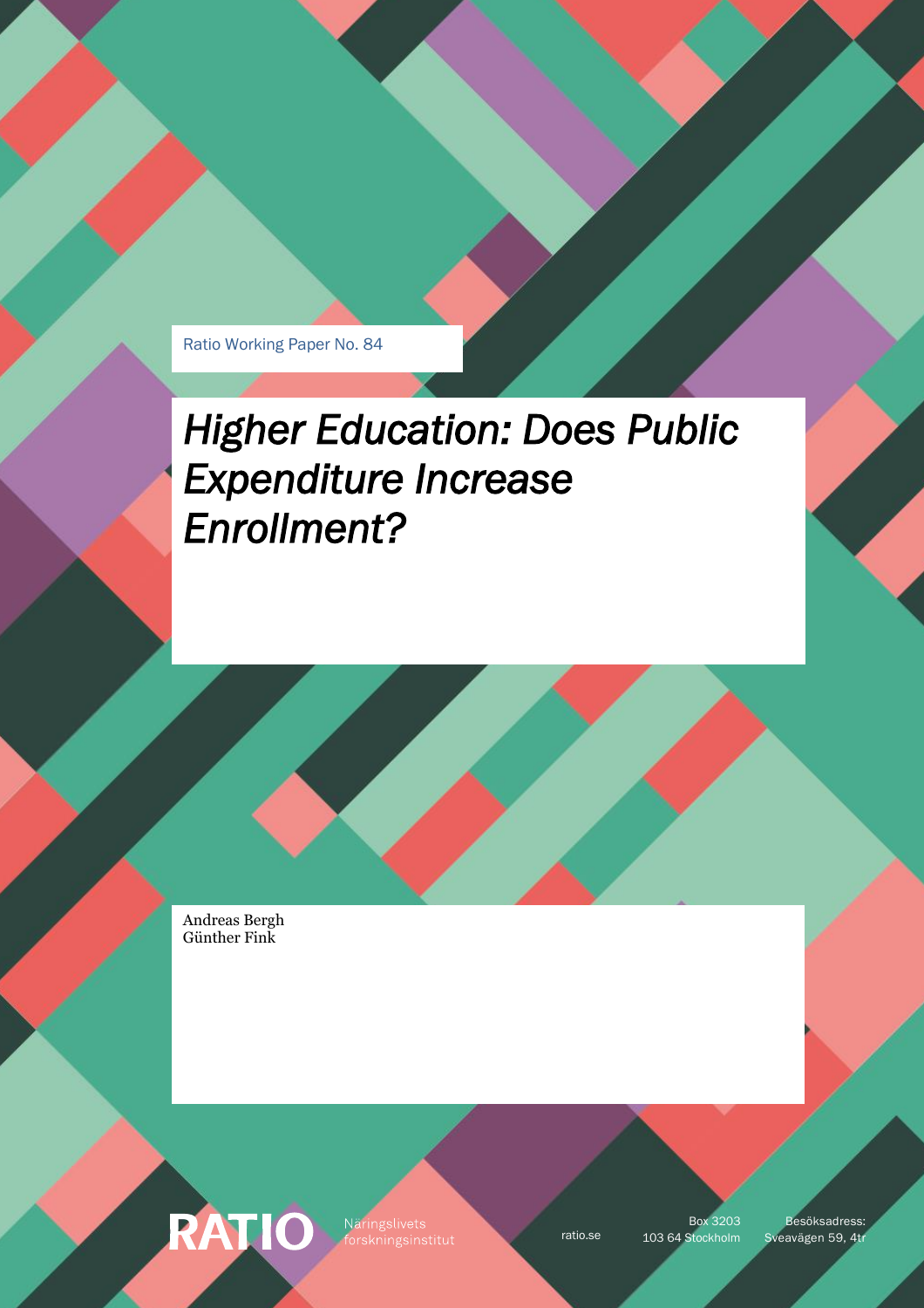## Higher Education: Does Public Expenditure Increase Enrollment?

Andreas Bergh, The Ratio Institute Günther Fink, Bocconi University

January 10, 2006

#### Abstract

This paper evaluates the effects of public education expenditure on student enrollment in tertiary education. We use a cross-section of 132 countries to demonstrate that public expenditure on primary and secondary education positively affects tertiary enrollment rates, while the generosity of tertiary education subsidies themselves do not appear to have any significant impact on tertiary enrollment. The results presented are robust to various specifications, and raise serious concerns regarding the within country allocation of public resources on education, which seems to be biased towards higher education especially for less developed countries.

JEL classification: H520, I220

Keywords: Higher (Tertiary) Education, Enrollment

Collaboration on this pro ject started at the Center for Basic Reserach in the Social Sciences, Harvard University.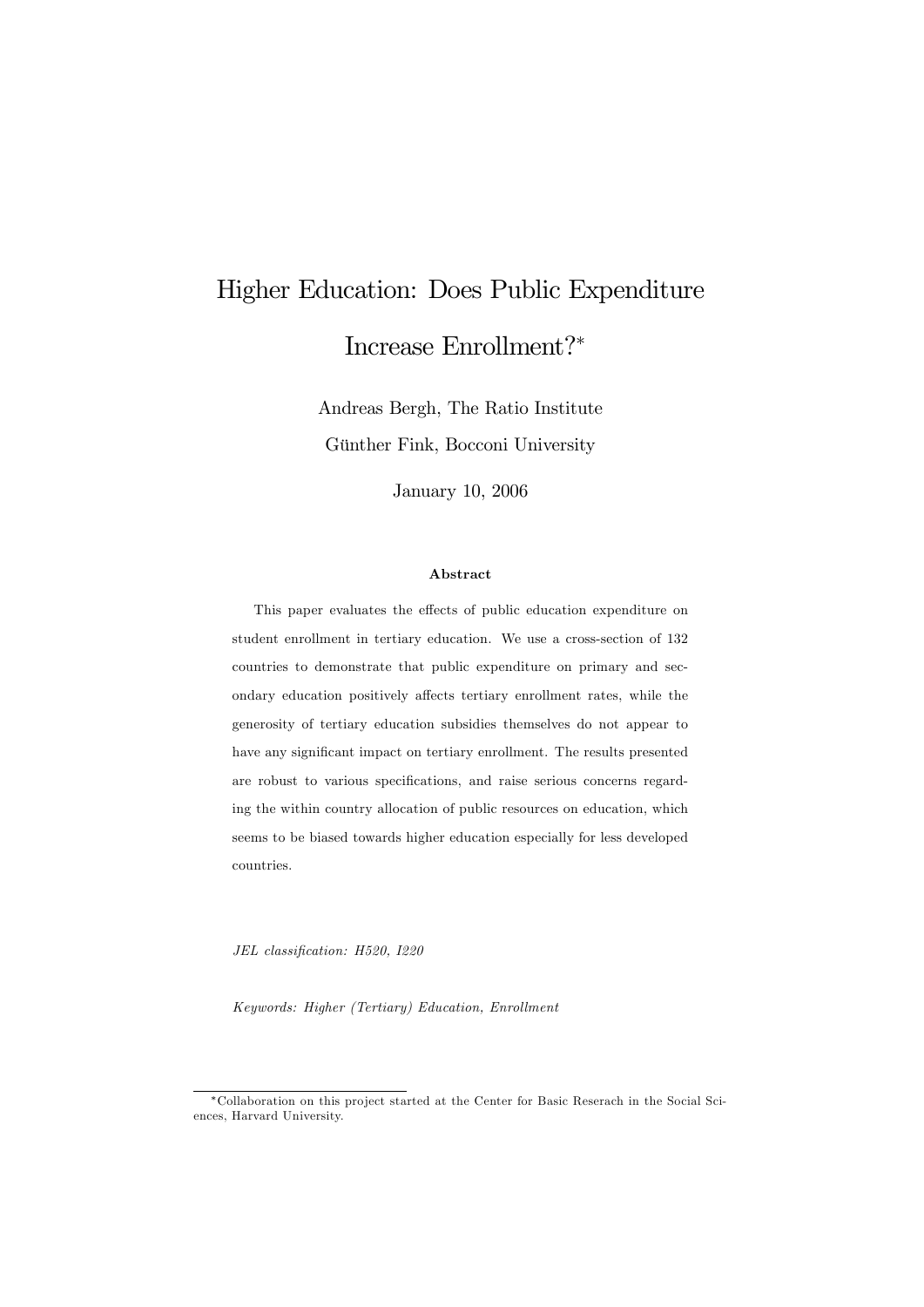## 1 Introduction

The degree of government involvement in tertiary education is high in most countries, and there appear to be both economic and political reasons for such public interventions. First, and most importantly, overall empirical evidence on the positive growth effect of human capital seems to be quite strong (see for example Barro 1998, Barro and Sala-i-Martin 1995). If this relation holds true, higher education generates a positive externality and should be subsidized. Second, it is often claimed that the presence of credit constraints prevents young agents from achieving their optimal amount of educational investment, so that public intervention in tertiary education will give a larger share of the population access to higher education, leading not only to more growth but also to more equality in the long run.

From an empirical perspective, enrollment in higher education varies substantially among countries and so does the extent to which higher education is publicly funded. For example, only about one percent of each cohort enrolls in higher education in Ethiopia and Kenya, whereas gross enrollment rates in South Korea, Finland and the United States are above 70 percent. As for relative public spending, the variation is even bigger. For example, several – and mostly poor  $\overline{\phantom{a}}$  countries spend 10 times as much per student in tertiary as they spend per student in secondary education. For other countries, like Italy, Bulgaria and Korea, this ratio is below  $1<sup>1</sup>$ 

The goal of this paper is to examine the factors explaining enrollment in tertiary education, and especially to evaluate whether or not public spending significantly affects tertiary education enrollment.

From an economic viewpoint, several factors are expected to influence tertiary education enrollment. The wealthier a country, the larger should be the share of agents able and willing to invest into higher education. Second, enrollment rates should depend on the price of higher education. If higher public funding per student decrease marginal private cost without affecting the benefits

<sup>&</sup>lt;sup>1</sup> See appendix for corresponding country rankings.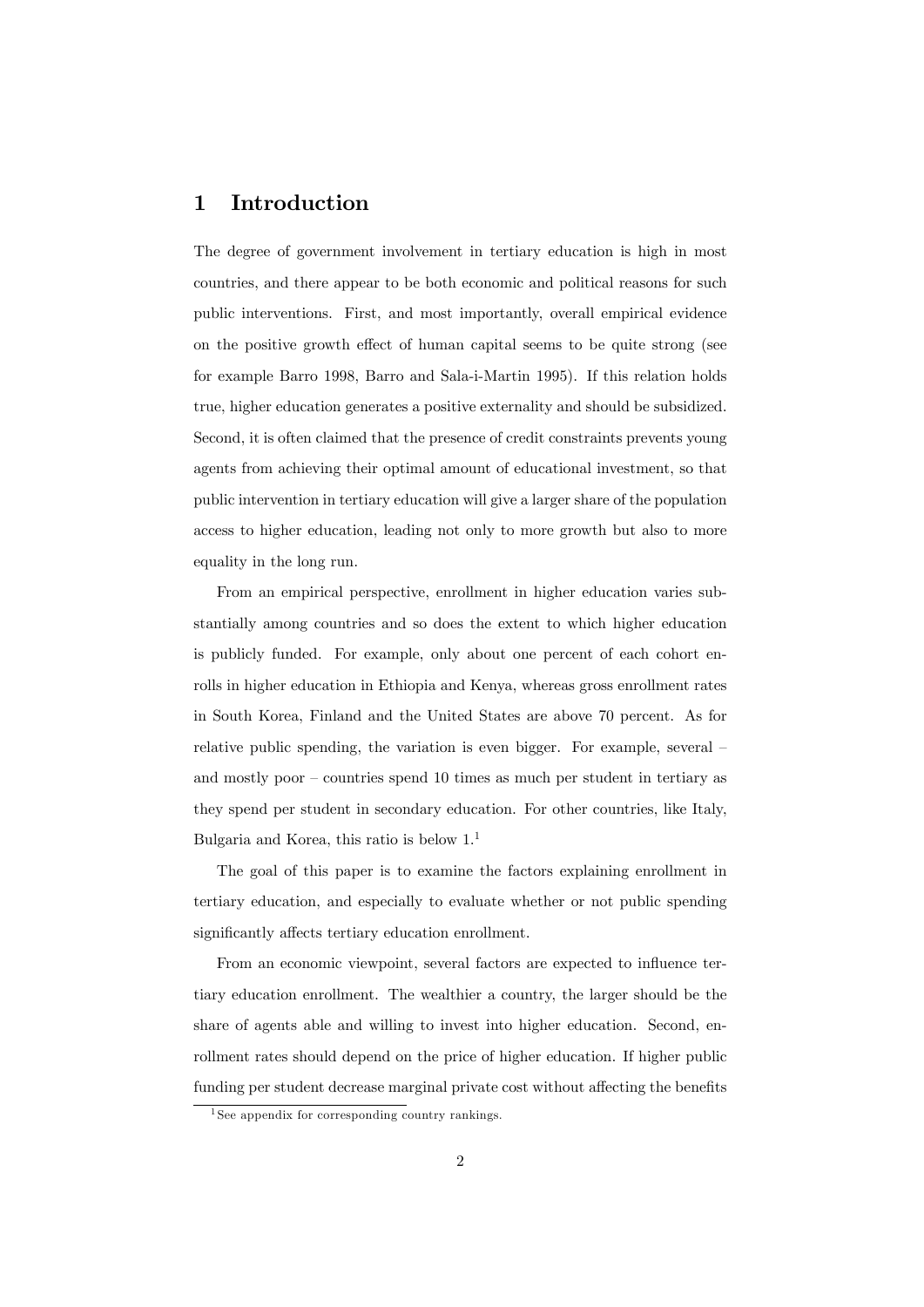of education, we expect countries with higher public spending to exhibit higher enrollment rates. Furthermore, theory suggests that higher private returns to education will have a positive effect on enrollment. Because higher enrollment rates will dynamically lower returns to education, a complete empirical evaluation of the interaction between returns and enrollment becomes quite complex, and lies beyond the scope of this paper.

Another factor to be considered is the quality and level of subsidization of primary and secondary schooling. Higher public spending on basic education will not only allow a larger fraction of the population to complete secondary education, but it is also likely to improve each student's preparation and ability to complete tertiary education.

We use cross-sectional data for over 100 countries to test these hypotheses. Our main findings are as follows. Higher education is a normal good: Higher incomes have a positive and strongly significant effect on tertiary education enrollment. Public expenditure on primary and secondary education has a positive and significant impact on tertiary education enrollment. This effect can be decomposed into a quality effect, driven by higher spending per capita, and a quantity effect, driven by higher total spending as more people complete secondary education. Government size and fertility rates have a negative and (mostly) significant effect on tertiary education enrollment. Most importantly, public expenditure on tertiary education has no significant positive effect on tertiary education enrollment - if anything, the effect is negative.

These results are robust to various tests, including testing for endogeneity between enrollment and expenditure, excluding poor countries from the sample and adding other explaining variables to the regressions.

This paper proceeds as follows. In the next section we review some previous research regarding enrollment. Section three presents our data, and section four contains the main analysis. Section five concludes with a discussion of our findings.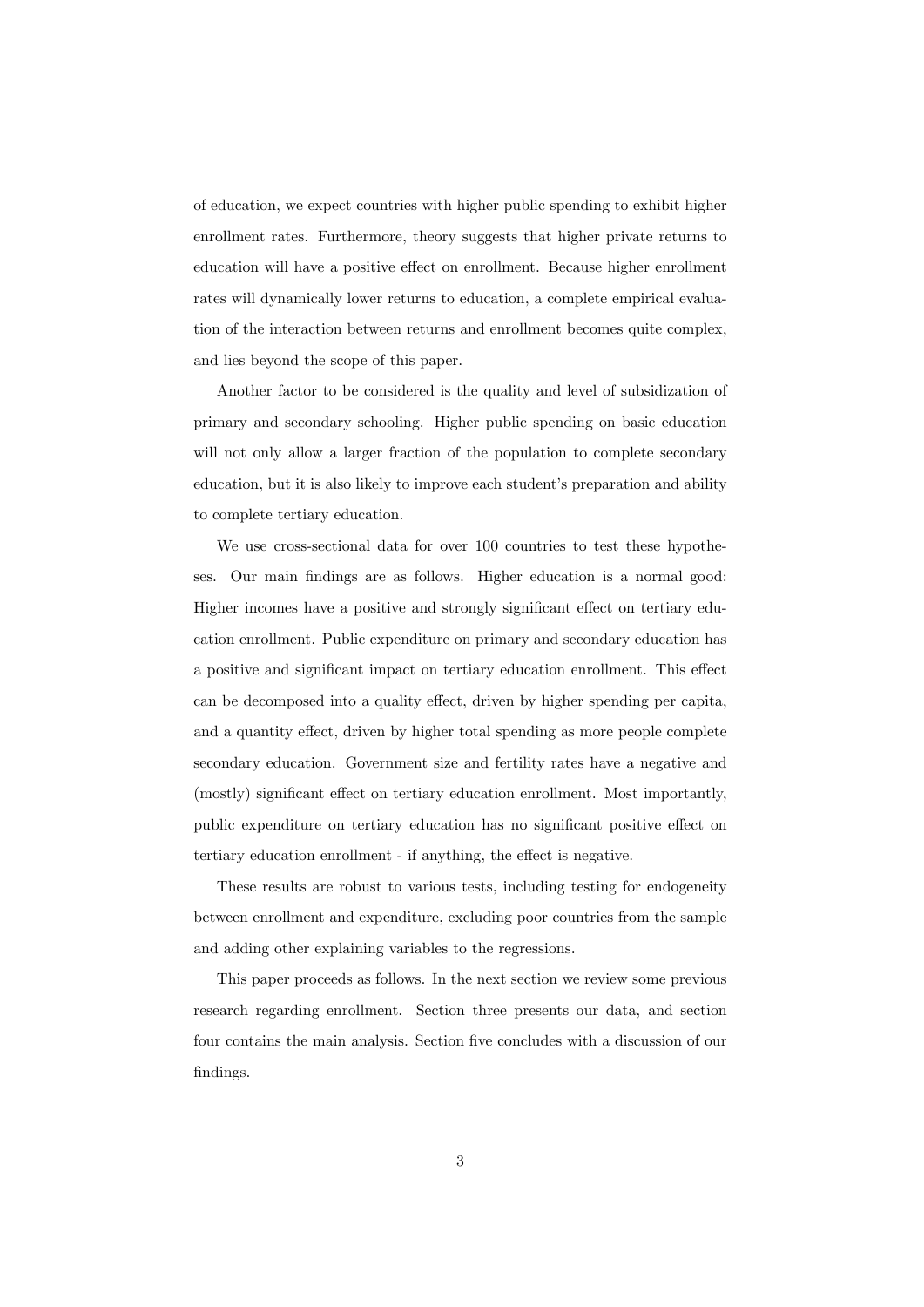## 2 Previous Research

While much work has been done on the relation between different types of education and growth<sup>2</sup>, few cross-country studies exist that examine the link between public funding and enrollment.

Using panel data for 15 EU-countries, Winter-Ebmer and Wirz (2002) find a positive effect of aggregated public spending on all education levels (primary, secondary and tertiary), but they find no additional impact of funding for higher education specifically. The authors conclude that "public money spent on education has the same impact on college enrollment whether it is spent on universities themselves or on secondary-level schooling, preparing students for college" (p. 12). As shall be seen, our data suggests that these Öndings do not generalize to a wider sample of countries used in our study.

Using time series data for Sweden, Fredriksson (1997) argues that enrollment rates can be explained by the private return to higher education, which decreased in Sweden from the late 60s to the early 80s and then increased slightly. Fredriksson also finds a small positive effect of the study allowance scheme.

For Netherlands, Huijsman et al. (1986) find that per capita income, future earnings and financial aid has a positive effect on male enrollment, whereas tuition fees and foregone earnings exert a negative effect. This is in line with what economic theory suggests. For females, the signs of the coefficients are the same for all variables except tuition fees and financial aid. The study does not include data on total public spending on education at any level.

In all, previous research largely confirms predictions from economic theory, but little has been done to examine and distinguish the effects of public funding of primary and secondary versus the funding of tertiary education.

<sup>2</sup> See for example Barro and Sala-i-Martin (1995), Barro (1998) and Krueger and Lindahl  $(2001)$ . Also, Aghion et al.  $(2004)$  argue that the effects on growth from primary, secondary and higher education may differ, and also depend whether the country is rich or poor.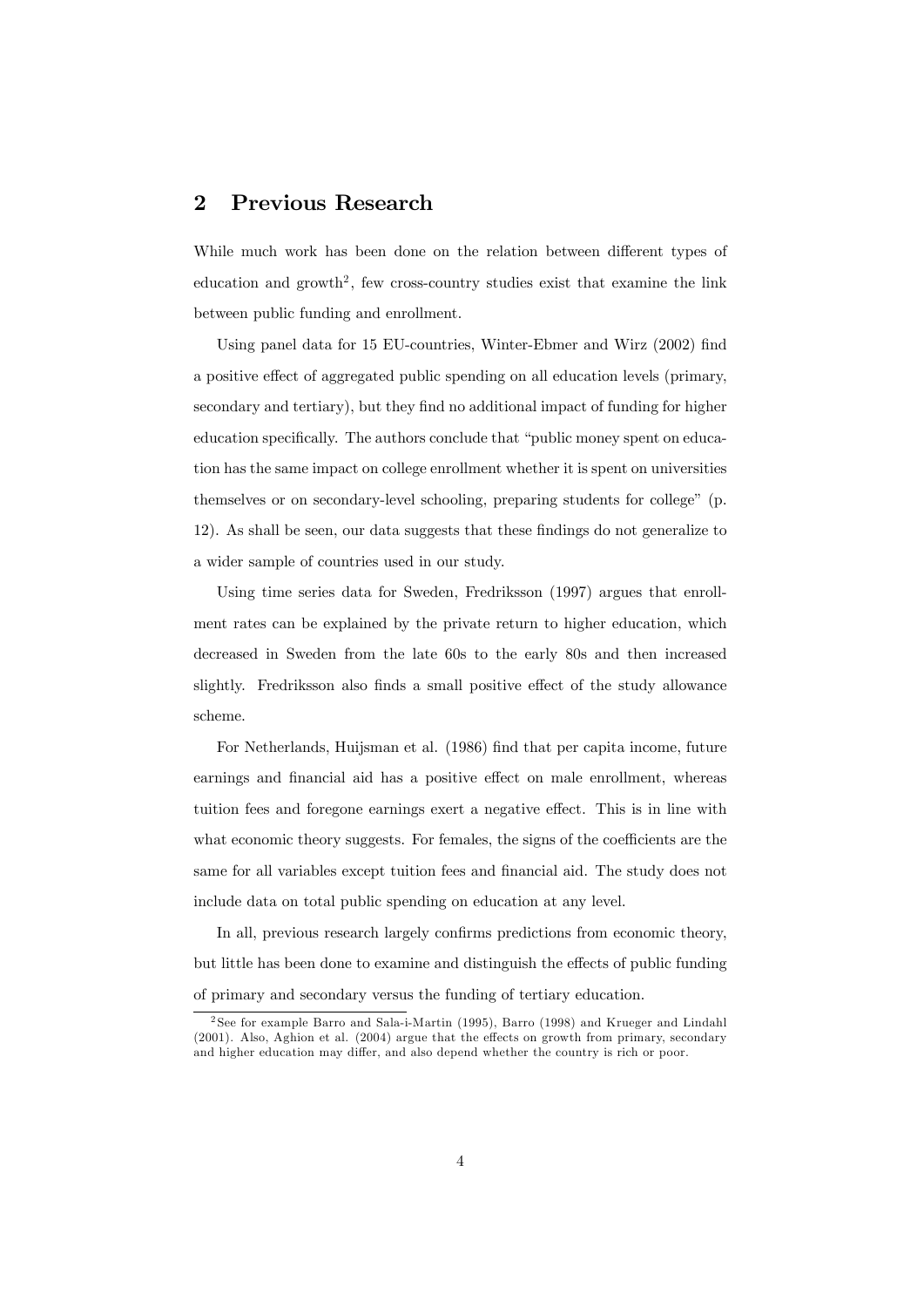## 3 The data

The data used in our cross-sectional analysis has been taken from the 2003 version of the Worldbank's Development Indicators (WDI). The dataset provides detailed information on the total enrollment of students, as well as the levels of public spending on students in primary, secondary and tertiary education for a sample of 130 countries. Enrollment rates are gross rates and measure the total number of students in the respective branch of education over the targeted age group.

The data on education expenditure was compiled by UNESCO, and is based on official government budget information.

Data on the returns to education is constructed from various national studies cited by the Worldbank (www.genderstats.worldbank.org). All remaining control variables are taken directly from the WDI. The base year for all data is 2000. We refer the interested reader to the appendix for a complete data summary and more detailed variable descriptions.

#### 4 Analysis

As mentioned in the introduction, the goal of this paper is to determine the effects of government expenditure on tertiary education enrollment across countries. Since data on very poor countries are less reliable, and because the forces behind enrollment in poor countries may be different, we distinguish between a sample containing all the countries and a sample restricted to medium and high income countries in all of our empirical work. We run all regressions on both of these samples. Poor countries are those with GDP per capita below 5000 US\$. This divides our sample in roughly two halves.

We start our analysis with the most naive approach, and test whether or not total public expenditure on education and income per capita matter for enrollment in tertiary education. The results are displayed in columns 1 and 2 of table I. The results are only partially in line with our expectations. As con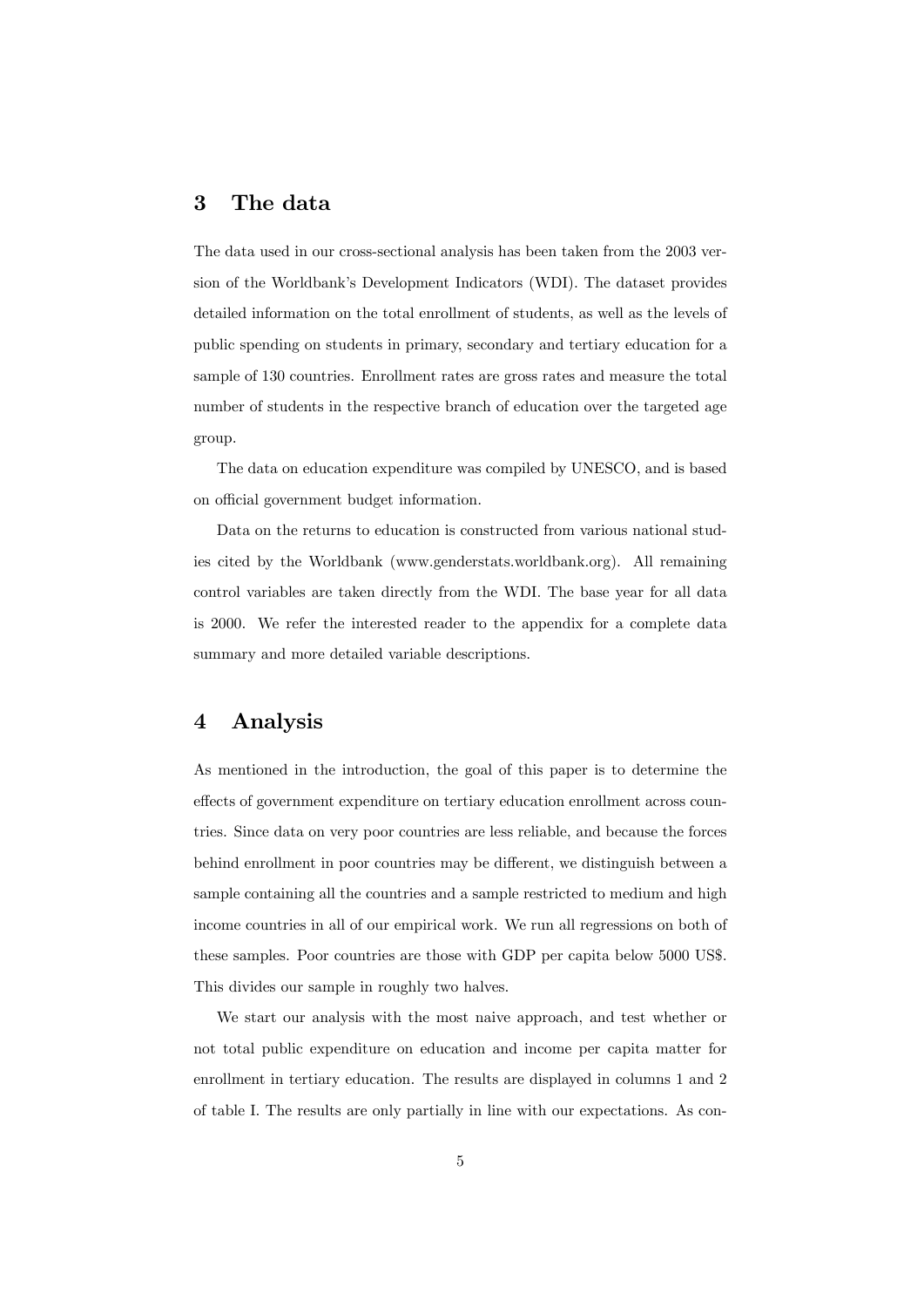jectured, the income effect is positive in both samples; this can be interpreted simply as evidence for tertiary education being a normal good. Total public expenditure on education, on the other side, appears to have a positive effect on enrollment in the full sample, but no longer so when poor countries are excluded.

| Table I: Dependent Variable: Gross Enrollment in Tertiary Education (%) |                      |                       |                        |                                                                     |                       |                        |  |
|-------------------------------------------------------------------------|----------------------|-----------------------|------------------------|---------------------------------------------------------------------|-----------------------|------------------------|--|
|                                                                         |                      | $\overline{c}$        | 3                      | 4                                                                   | 5                     | 6                      |  |
| <b>Total Educational Expenditure</b>                                    | 1.99**<br>(0.047)    | 2.47<br>(0.178)       |                        |                                                                     |                       |                        |  |
| GDP per Capita (2000, PPP)                                              | $1.58***$<br>(0.000) | 1.29***<br>(0,000)    | $0.84***$<br>(0,000)   | $0.72***$<br>(0,000)                                                | $1.13***$<br>(0,000)  | $0.97***$<br>(0,000)   |  |
| Spending on Prim.&Sec. Educ.                                            |                      |                       | $2.18**$<br>(0.016)    | 5.08***<br>(0,000)                                                  | $2.82***$<br>(0.001)  | 4.92***<br>(0.001)     |  |
| Per capita Spending on Tertiary Education (%GDP/cap)                    | $-0.01*$<br>(0.091)  | $-0.22***$<br>(0,000) | $-0.002$<br>(0,700)    | $-0.24***$<br>(0,000)                                               |                       |                        |  |
| Population $\langle 15 \rangle$ (% of total)                            |                      |                       | $-1.08***$<br>(0.000)  | $-0.91***$<br>(0.001)                                               | $-1.20***$<br>(0.000) | $-0.93***$<br>(0.001)  |  |
| Government Revenue (% of GDP)                                           |                      |                       |                        |                                                                     | $-0.45***$<br>(0.003) | $-0.32***$<br>(0.034)  |  |
| <b>Small Country Dummy</b>                                              |                      |                       | $-10.40***$<br>(0.004) | $-8.31$<br>(0.157)                                                  | $-18.0***$<br>(0,000) | $-19.96***$<br>(0,000) |  |
| Method                                                                  | OLS.                 | OLS.                  | OLS                    | OLS                                                                 | OLS                   | OLS                    |  |
| <b>Restrictions</b>                                                     | none                 | GDP/cap > 5000        | none                   | GDP/cap > 5000                                                      | none                  | none                   |  |
| # of Obs.                                                               | 127                  | 69                    | 106                    | 63                                                                  | 84                    | 56                     |  |
| R squared                                                               | 0.57                 | 0.37                  | 0.78                   | 0.74                                                                | 0.78                  | 0.82                   |  |
| Robust standard errors based p-values in brackets.                      |                      |                       |                        | *,**, *** imply significance at 90, 95 and 99% confidence interval. |                       |                        |  |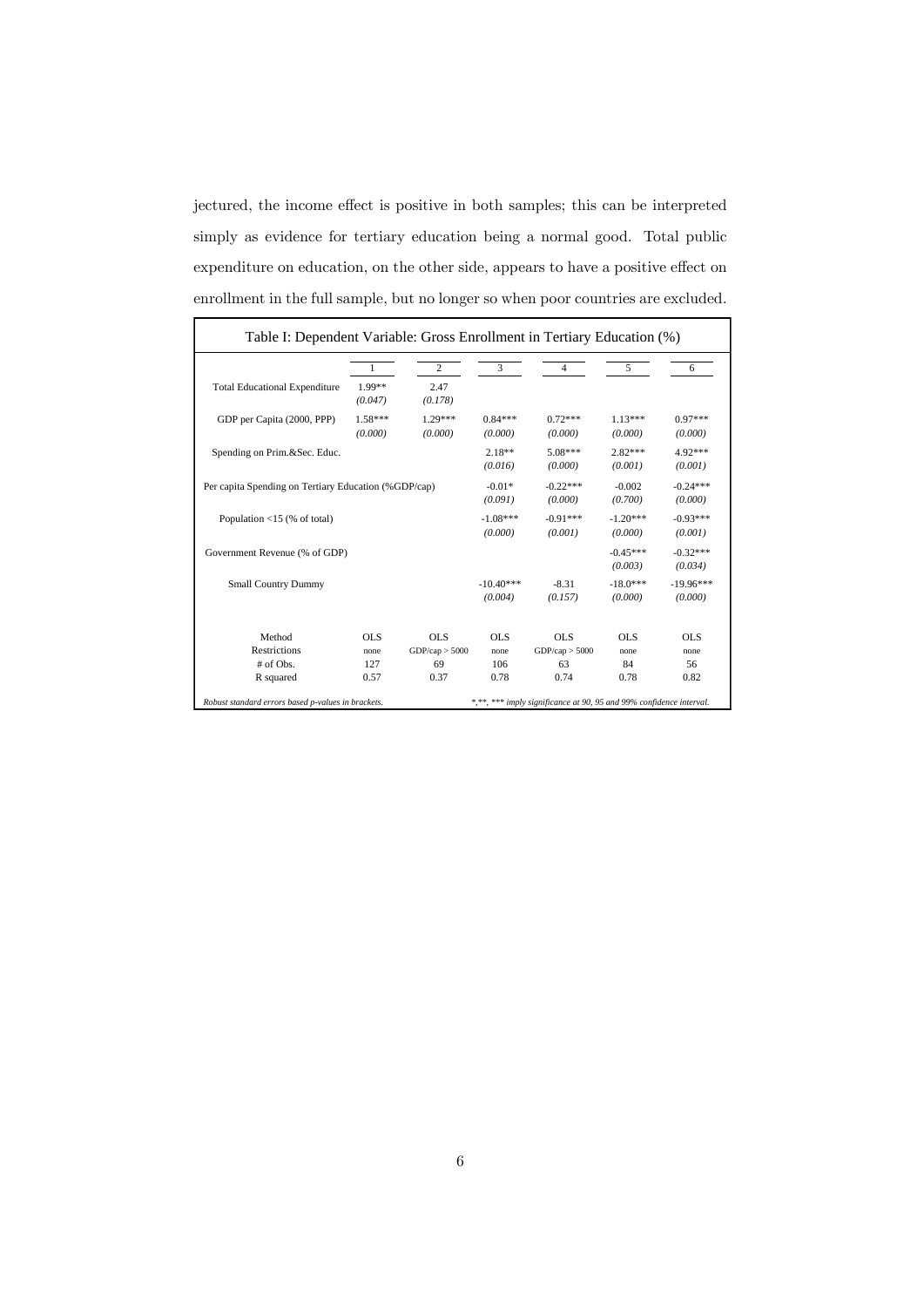Attempting to provide a first explanation of this effect, we separate public expenditure on higher education from spending on primary and secondary education. Further, we control for fertility (likely to increase the cost of sending students to university for parents) and small countries (population smaller than 1 million), whose students are likely to enroll in neighboring countries and thus feature lower national enrollment rates. The results displayed in column 3 and 4 are intriguing and consistent for both samples. Spending on primary and secondary education seems to have a significant and positive effect on tertiary enrollment. Public spending on tertiary education  $\overline{\phantom{a}}$  measured as expenditure per student relative to GDP per capita  $\sim$  seems to be negatively related to enrollment, even when controlling for income and fertility. More surprisingly, this effect seems to be more significant when poor countries are excluded.

In columns 5 and 6 of table I we run similar regressions, controlling for the overall size of the government. Including government size is important for two reasons. First, it controls to some degree for the overall generosity of the welfare state, and second, it is expected to be negatively related to the returns to education. The bigger the size of governments, the higher are taxes, and the lower thus the returns to educational investment. The expected negative sign of government size is confirmed by the data, and significant for both samples.

There are good reasons to believe that public expenditure on tertiary education is not exogenous in our framework. First, higher enrollment rates likely lead to economies of scale and lower cost per student, thus allowing for lower average public spending per student in tertiary education. Second, it could be argued that countries with low enrollment want to improve incentives for higher enrollment and thus subsidize public education more. We try to control for this endogeneity problem by instrumenting for tertiary education expenditure.<sup>3</sup>

Table II shows the results of our model as specified in columns 5 and 6 of table I for two types of instrumentation. In column 1 and 3 we use a basic 2SLS approach with only one instrument, the generosity of secondary expenditure

 $3$ Winter-Ebmer and Wirz (2002) use a measure of government ideology to instrument public education expenditure. Their IV-regression confirms the result of their OLS-regression.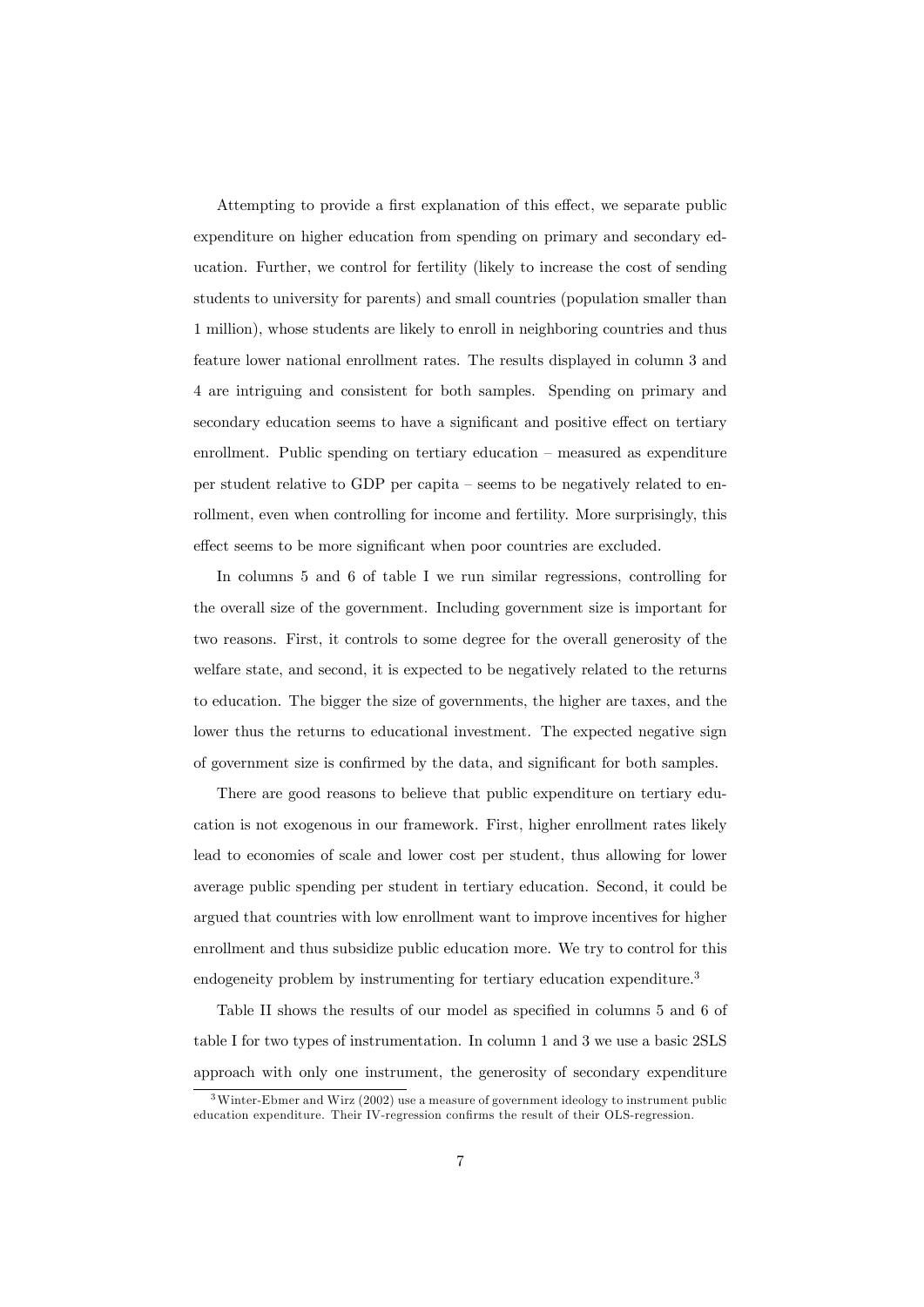per capita, while in column 2 and 4 we use a standardized IV approach with all exogenous variables as explanatory variables in the Örst stage. The results nicely confirm our prior findings: Private wealth and public expenditure on primary and secondary education always have a significantly positive effect on tertiary education enrollment, while the effects of fertility and government size are negative, even though they appear significant only in the large sample. The generosity of spending on tertiary education, on the other hand, still displays a negative coefficient, but is no longer significant.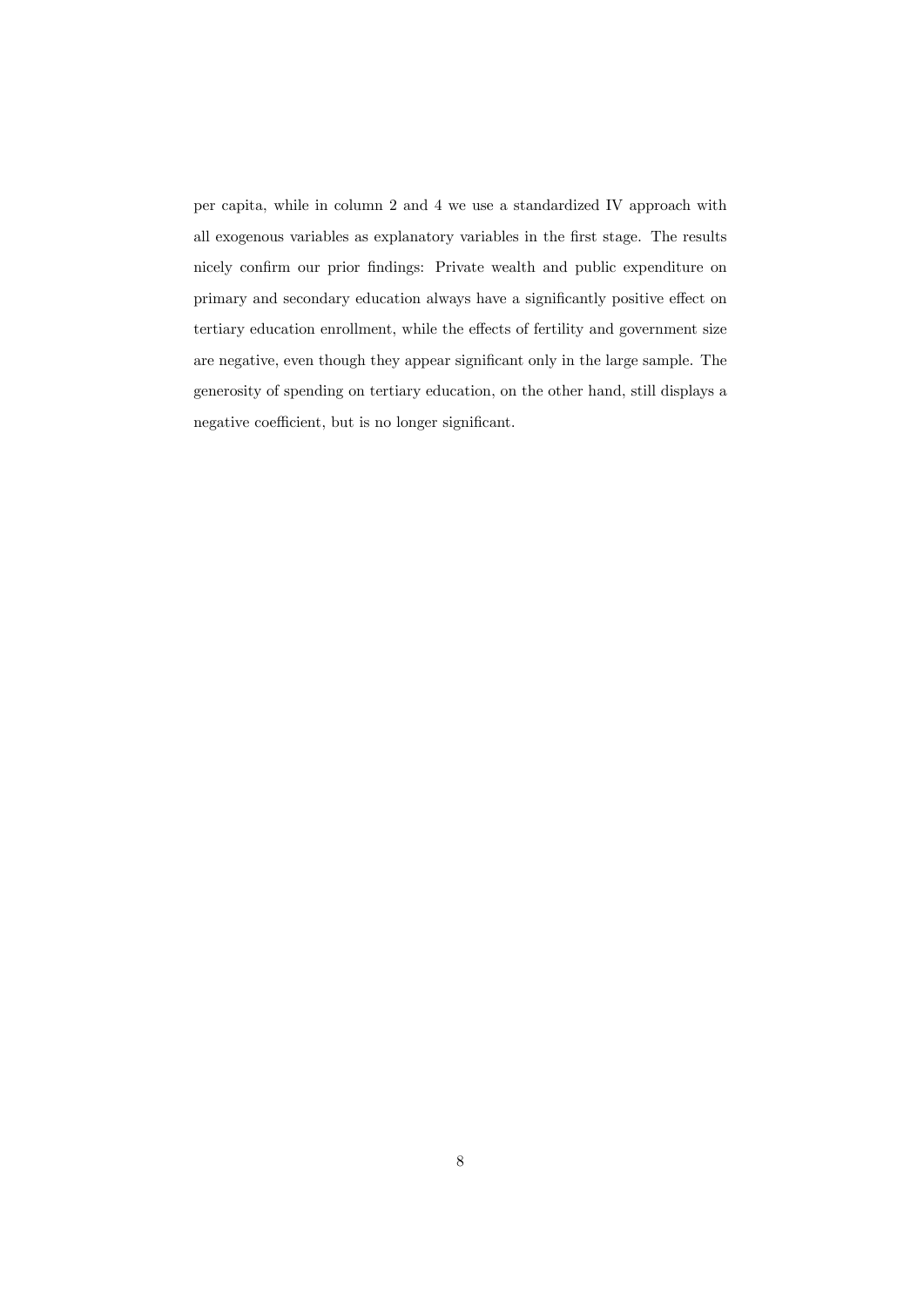| First Stage: Expenditure per Student in Tertiary Education (%GDP/Cap)<br>Small Sample<br><b>Full Sample</b> |                   |                     |                         |                                                               |  |  |
|-------------------------------------------------------------------------------------------------------------|-------------------|---------------------|-------------------------|---------------------------------------------------------------|--|--|
|                                                                                                             | 1                 | $\overline{c}$      | 3                       | 4                                                             |  |  |
| Per Capita expenditure on 2ndary Educ.                                                                      | 11.48***          | 1.01                | 11.48***                | $15.1***$                                                     |  |  |
|                                                                                                             | (3.36)            | (0.87)              | (3.36)                  | (1.77)                                                        |  |  |
| Population younger 15                                                                                       |                   | $2.38***$<br>(0.62) |                         | $5.27**$<br>(2.56)                                            |  |  |
| GDP per capita PPP                                                                                          |                   | $-0.65$<br>(0.54)   |                         | 2.57<br>(2.72)                                                |  |  |
| Method                                                                                                      | <b>OLS</b>        | <b>IV 2SLS</b>      | <b>OLS</b>              | <b>IV 2SLS</b>                                                |  |  |
| Restrictions                                                                                                | 1 instrument      | all instr           | 1 instr                 | all instr                                                     |  |  |
| # of Obs.                                                                                                   | 119               | 56                  | 119                     | 84                                                            |  |  |
| R squared                                                                                                   | 0.36              | 0.41                | 0.36                    | 0.68                                                          |  |  |
|                                                                                                             | Small Sample<br>1 | $\overline{c}$      | <b>Full Sample</b><br>3 | Second Stage: Gross Enrollment in Tertiary Education (%)<br>4 |  |  |
| GDP per Capita (2000, PPP)                                                                                  | $1.14***$         | $0.87***$           | $1.13***$               | $1.11***$                                                     |  |  |
|                                                                                                             | (0.19)            | (0.26)              | (0.16)                  | (0.16)                                                        |  |  |
| Spending on Prim.&Sec. Educ.                                                                                | $5.28**$          | $6.16**$            | $3.43***$               | $3.14***$                                                     |  |  |
|                                                                                                             | (2.00)            | (2.72)              | (1.04)                  | (0.89)                                                        |  |  |
| Exp. on Tert. Education (%GDP/cap) (instr.)                                                                 | $-0.036$          | $-0.408$            | $-0.009$                | $-0.007$                                                      |  |  |
|                                                                                                             | (0.023)           | (0.313)             | (0.009)                 | (0.007)                                                       |  |  |
| Population $<$ 15 (% of total)                                                                              | $-1.53***$        | $-0.55$             | $-1.18***$              | $-1.14***$                                                    |  |  |
|                                                                                                             | (0.187)           | (0.68)              | (0.15)                  | (0.17)                                                        |  |  |
| Government Revenue (% of GDP)                                                                               | $-0.46**$         | $-0.21$             | $-0.44***$              | $-0.44***$                                                    |  |  |
|                                                                                                             | (0.174)           | (0.25)              | (0.14)                  | (0.15)                                                        |  |  |
| <b>Small Country Dummy</b>                                                                                  | $-17.89***$       | $-21.2***$          | $-17.81***$             | $-16.0***$                                                    |  |  |
|                                                                                                             | (3.70)            | (5.15)              | (3.51)                  | (4.74)                                                        |  |  |
| Method                                                                                                      | 2SLS              | $IV$ (all)          | 2SLS                    | $IV$ (all)                                                    |  |  |
| <b>Restrictions</b>                                                                                         | GDP>5000          |                     | none                    |                                                               |  |  |
| # of Obs.<br>R squared<br>Robust standard errors in brackets.                                               | 56<br>0.72        | 56<br>0.77          | 84<br>0.79              | 84<br>0.78                                                    |  |  |

To confirm our results, we test a few alternative specifications, which are shown in table III. Columns 1 and 4 display the baseline results for the small and large sample, respectively. In the remaining columns, we test various alternative models. In column 2 and 5 we test, whether or not the degree of urbanization has an effect on enrollment. It can be argued that living on the country side is likely to increase the average cost of attending tertiary education and thus to lower enrollment rates. We find this effect significant, but only for the full sample, implying that the urbanization effect is less important for wealthier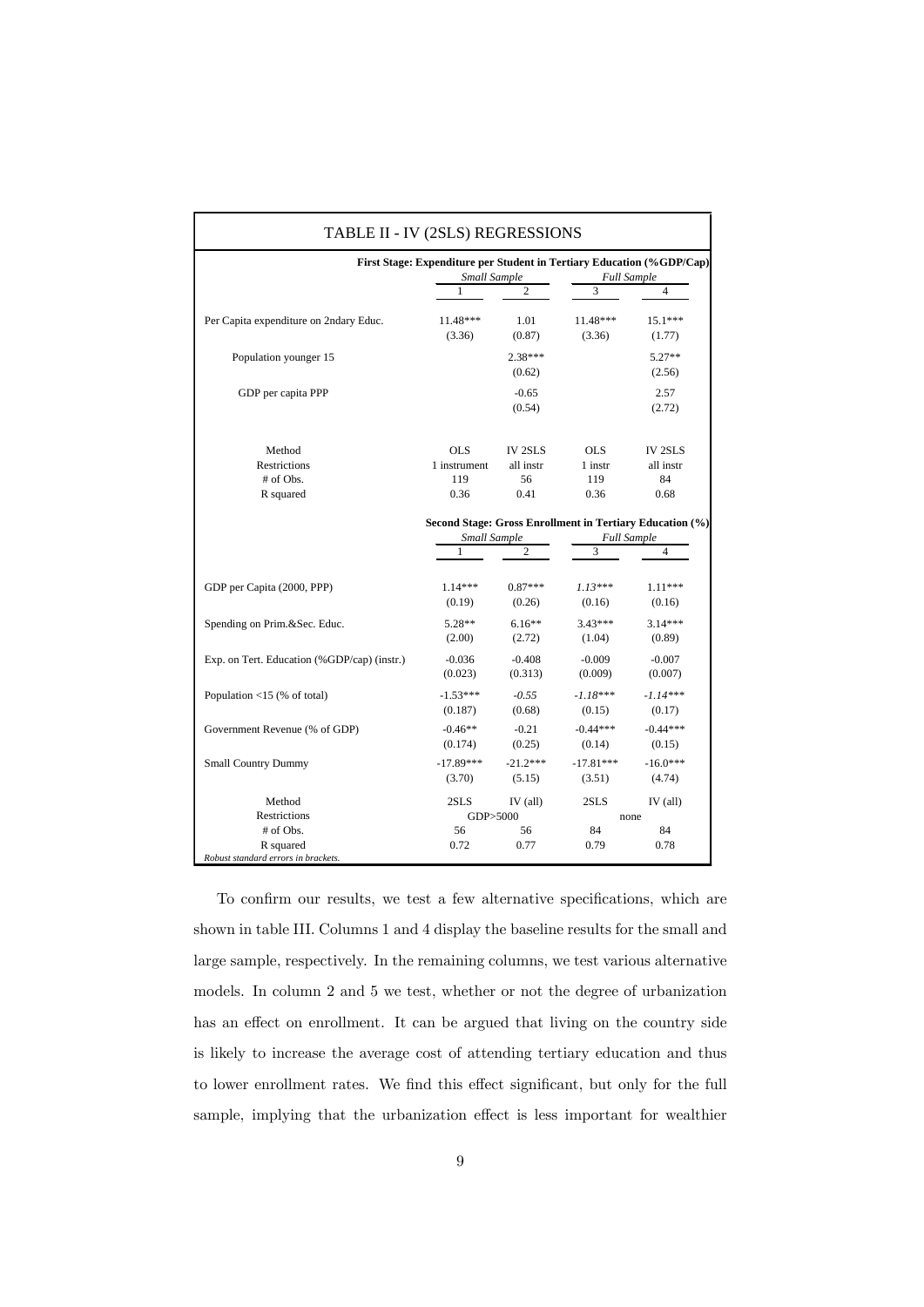countries. Columns  $3$  and  $6$  test for the effects of unemployment and inequality. While unemployment has no significant effect on either sample, inequality seems to negatively effect enrollment in richer countries.

|                                     | Small Sample |                      |            | Full Sample |             |            |
|-------------------------------------|--------------|----------------------|------------|-------------|-------------|------------|
|                                     | 1            | 2                    | 3          | 4           | 5           | 6          |
| GDP per Capita (2000, PPP)          | $0.97***$    | $0.90***$            | $1.05***$  | $1.13***$   | $0.98***$   | $0.89***$  |
|                                     | (0.163)      | (0.172)              | (0.140)    | (0.163)     | (0.174)     | (0.181)    |
| Spending on Prim.&Sec. Educ.        | 4.92***      | $5.01***$            | $5.06***$  | $2.82***$   | $2.58***$   | $3.55***$  |
|                                     | (0.998)      | (0.950)              | (1.022)    | (0.81)      | (0.715)     | (1.06)     |
| P.c. Exp. on Tert. Educ. (%GDP/cap) | $-0.24***$   | $-0.23***$           | $-0.42***$ | $-0.002$    | $-0.04$     | 0.001      |
|                                     | (0.043)      | (0.043)              | (0.085)    | (0.004)     | (0.03)      | (0.016)    |
| Population <15 (% of total)         | $-0.93***$   | $-0.96***$           | $-0.076$   | $-1.20***$  | $-1.13***$  | $-74***$   |
|                                     | (0.272)      | (0.270)              | (0.387)    | (0.155)     | (0.162)     | (0.266)    |
| Government Revenue (% of GDP)       | $-0.32**$    | $-0.33**$            | $-0.44***$ | $-0.45***$  | $-0.482***$ | $-0.49**$  |
|                                     | (0.148)      | (0.152)              | (0.138)    | (0.145)     | (0.136)     | (0.182)    |
| <b>Small Country Dummy</b>          | $-19.96***$  | $-19.93***$          |            | $-18.0***$  | $-19.7***$  |            |
|                                     | (3.64)       | (3.650)              |            | (3.900)     | (3.6)       |            |
| <b>Urban Population</b>             |              | 0.12                 | 0.005      |             | $0.198***$  | $0.29**$   |
|                                     |              | (0.08)               | (0.089)    |             | (0.075)     | (0.111)    |
| Unemployment                        |              |                      | $-0.45$    |             |             | $-0.211$   |
|                                     |              |                      | (0.309)    |             |             | (0.283)    |
| Gini Coefficient                    |              |                      | $-0.44**$  |             |             | $-0.29$    |
|                                     |              |                      | (0.212)    |             |             | (0.148)    |
| Method                              | <b>OLS</b>   | OLS                  | <b>OLS</b> | <b>OLS</b>  | OLS         | <b>OLS</b> |
| Restrictions                        |              | GDP per cap $> 5000$ |            |             | none        |            |
| # of Obs.                           | 56           | 56                   | 40         | 84          | 84          | 57         |
| R squared                           | 0.82         | 0.82                 | 0.82       | 0.78        | 0.80        | 0.81       |

Further corroborating our prior findings, the generosity of tertiary education appears to have no, or if anything, a negative effect on enrollment in all regressions, while spending on primary and secondary education always has a positive and significant impact on tertiary education enrollment. This later finding itself is not surprising. The more students are enrolled in primary and secondary education, the more students are likely to qualify and also enroll in tertiary education, and clearly also increase the total public outlays for this type of education. A more interesting question is, whether or not this effect is generated by only by enrollment rates (quantity effect), or if there is also a quality effect, so that tertiary enrollment depends also on public spending per student in primary and secondary education. We examine this with the regressions shown in table IV.

Once again, columns  $1$  and  $4$  display the main results of our basic specifica-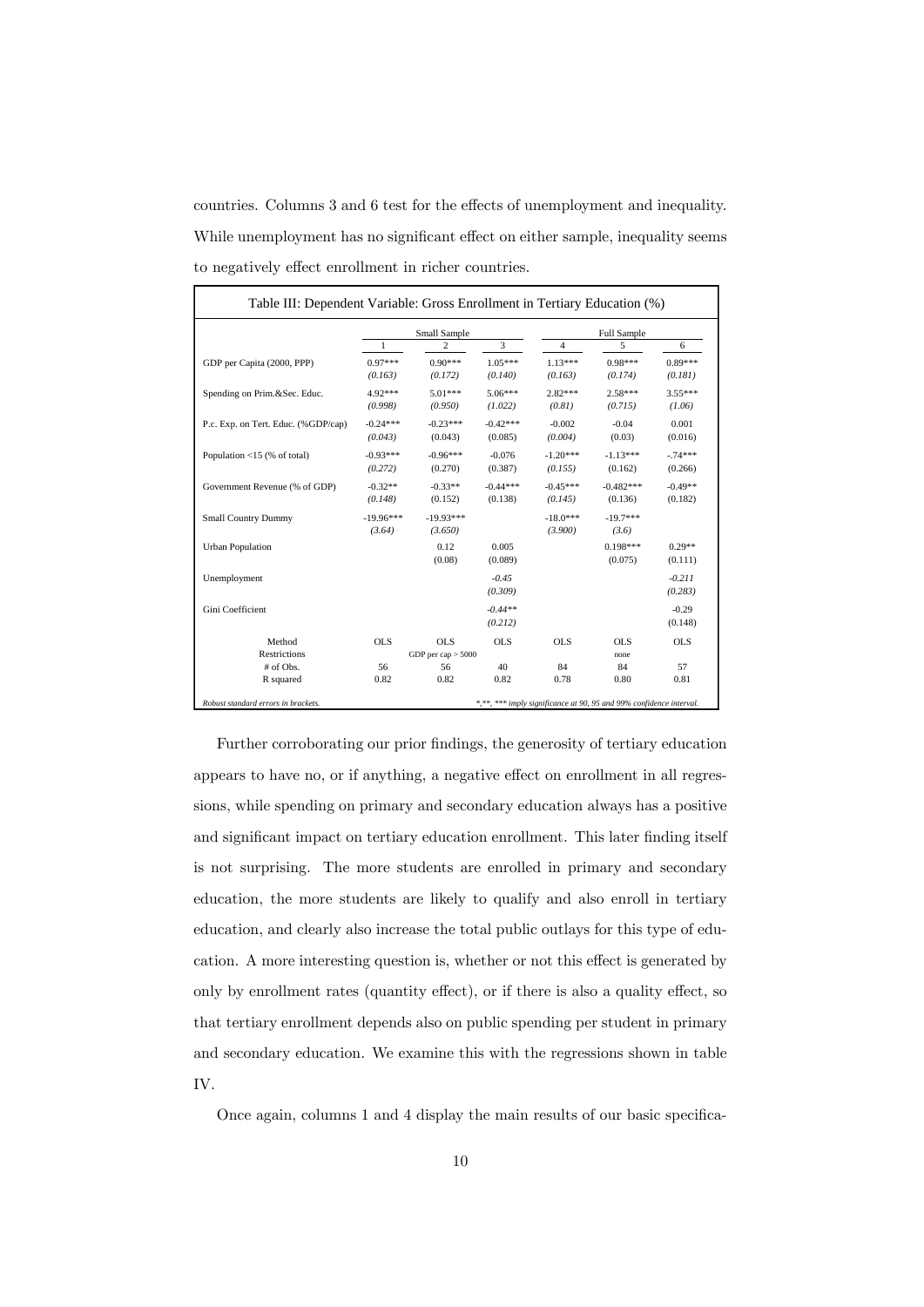tion. In columns  $2$  and  $4$ , we distinguish between quantity effects (enrollment rates) and quality effects (expenditure per students) for both primary and secondary education. While enrollment in primary education is not significant due to the fact that it is close to 100% for most countries in the sample, there is a strong and positive effect of for secondary enrollment. This is intuitive: The more students are enrolled in secondary education, the more students are likely to proceed to tertiary education later on in their lives.

More importantly, the regressions also indicate that the quality of primary and secondary education seems to have a positive and significant effect on tertiary enrollment. That is, the positive effect for the total spending on primary and secondary education derives not merely from enrollment rate, but also from different levels of public spending per student.

| <b>Table IV: Decomposing Educational Spending</b><br>Dep. Variable: Gross Enrollment Rate in tertiary Education<br>Small Sample |                                                                             |  |  |  |  |  |  |
|---------------------------------------------------------------------------------------------------------------------------------|-----------------------------------------------------------------------------|--|--|--|--|--|--|
|                                                                                                                                 |                                                                             |  |  |  |  |  |  |
| $1.13***$<br>$0.78***$<br>(0.163)<br>(0.187)                                                                                    | 6<br>$0.81***$<br>(0.188)                                                   |  |  |  |  |  |  |
| $2.82***$<br>(0.81)                                                                                                             |                                                                             |  |  |  |  |  |  |
| 0.003<br>$-0.002$<br>(0.004)<br>(0.005)                                                                                         | 0.003<br>(0.005)                                                            |  |  |  |  |  |  |
| $-1.20***$<br>$-0.69***$<br>(0.155)<br>(0.205)                                                                                  | $-0.70***$<br>(0.202)                                                       |  |  |  |  |  |  |
| $-0.45***$<br>$-0.51***$<br>(0.145)<br>(0.137)                                                                                  | $-0.51***$<br>(0.136)                                                       |  |  |  |  |  |  |
| $-18.0***$<br>$-16.4***$<br>(3.900)<br>(3.980)                                                                                  | $-16.7***$<br>(3.900)                                                       |  |  |  |  |  |  |
| $0.14*$<br>(0.075)                                                                                                              | $0.14*$<br>(0.075)                                                          |  |  |  |  |  |  |
| $0.39***$<br>(0.126)                                                                                                            | $0.41***$<br>(0.126)                                                        |  |  |  |  |  |  |
| 0.11<br>(0.108)                                                                                                                 | 0.11<br>(0.108)                                                             |  |  |  |  |  |  |
| $-0.06$<br>(0.86)                                                                                                               |                                                                             |  |  |  |  |  |  |
| $0.22***$<br>(0.067)                                                                                                            | $0.20***$<br>(0.064)                                                        |  |  |  |  |  |  |
| <b>OLS</b><br><b>OLS</b>                                                                                                        | <b>OLS</b>                                                                  |  |  |  |  |  |  |
| none                                                                                                                            |                                                                             |  |  |  |  |  |  |
| 84<br>84                                                                                                                        | 84<br>0.83                                                                  |  |  |  |  |  |  |
| 0.78                                                                                                                            | 0.83<br>*,**, *** imply significance at 90, 95 and 99% confidence interval. |  |  |  |  |  |  |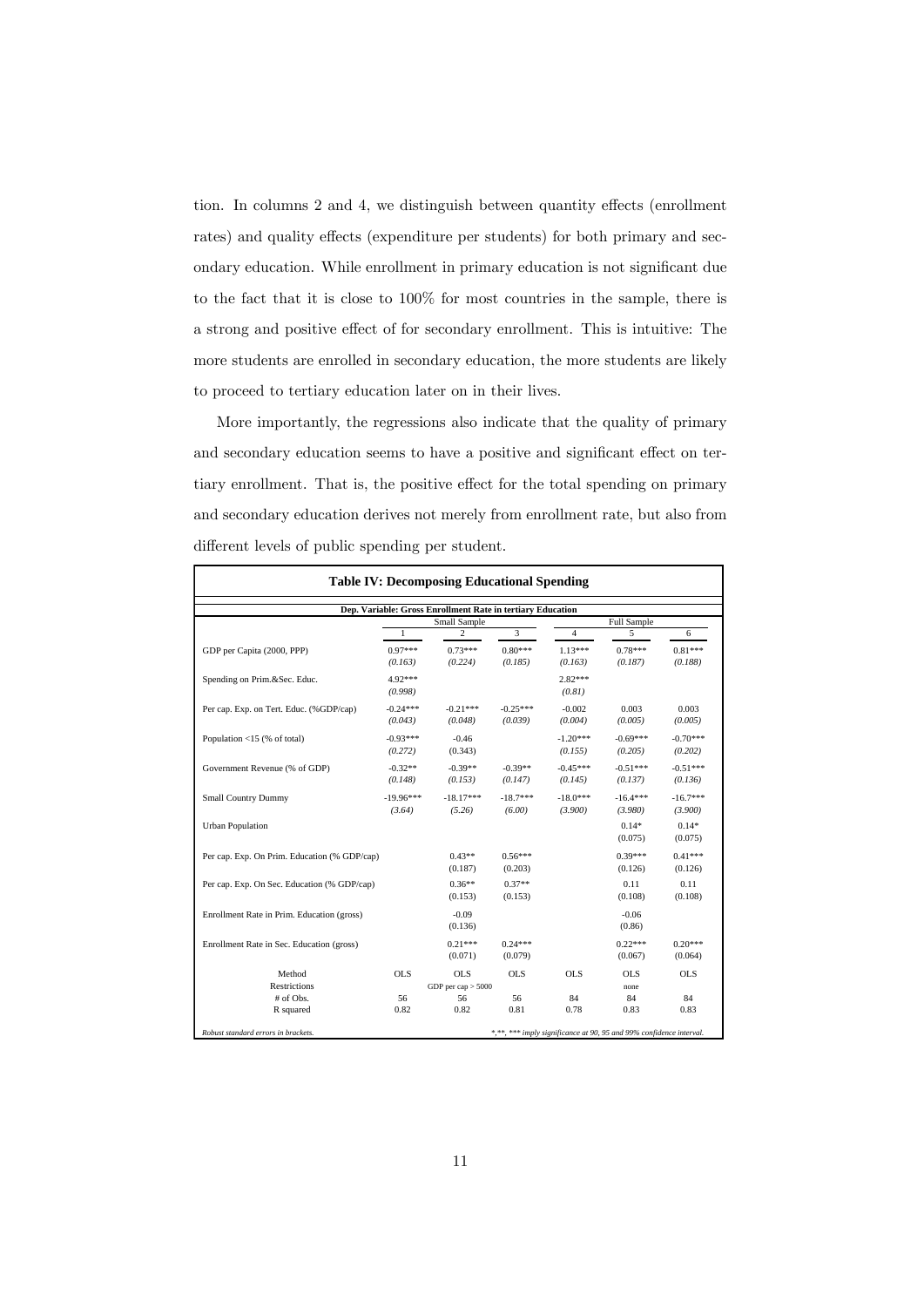## 5 Concluding discussion

In this paper we use an extensive cross-sectional study to evaluate the effects of public spending on tertiary education enrollment. The major empirical findings of this paper are intriguing: First, higher spending on tertiary education does not appear to generate higher enrollment rates. Second, if higher tertiary enrollment is the defined public goal, increased spending on primary and secondary education are probably appropriate means to achieve it.

While a complete explanation of this phenomenon goes beyond the scope of this paper, a few remarks are at order here. It is unreasonable that government subsidies to tertiary education have no incentive effect on the consumption. However, the evidience suggests that these incentives are dominated by other economic and social factors, and therefore public spending has no significant effect on the average enrollment decision. Even if public spending on universities completely removes tuition fees, the private opportunity cost in terms of foregone earnings may still be prohibitively high, and this mechanism is probably especially important in developing countries. The higher these opportunity costs, the lower the marginal effect of public expenditure on enrollment.<sup>4</sup>

As for primary and secondary education, the positive effect of public expenditure on basic education on tertiary enrollment rates is less surprising. Higher public spending on basic education is not only likely to lead to higher graduation rates, but should also be expected to better prepare and motivate young students for continued studies at a higher level.

The findings presented here confirm prior results of the World Bank, which has argued that developing countries tend to overspend on higher education relative to primary and secondary education (Psacharopoulos et al. 1986).<sup>5</sup> Our results indicate that this finding is not only limited to developing countries,

 $4$ The marginal effect comes from higher spending requiring higher taxes, thus slightly decreasing the opportunity cost of higher education. However, this affect is counterbalanced by the fact that higher taxes decrease the expected private returns to education. In practice, both these effects are likely to be very small.

 $5$ On the other hand, Birdsall (1996) argues that there may be positive externalities associated with higher education not accounted for by previous studies.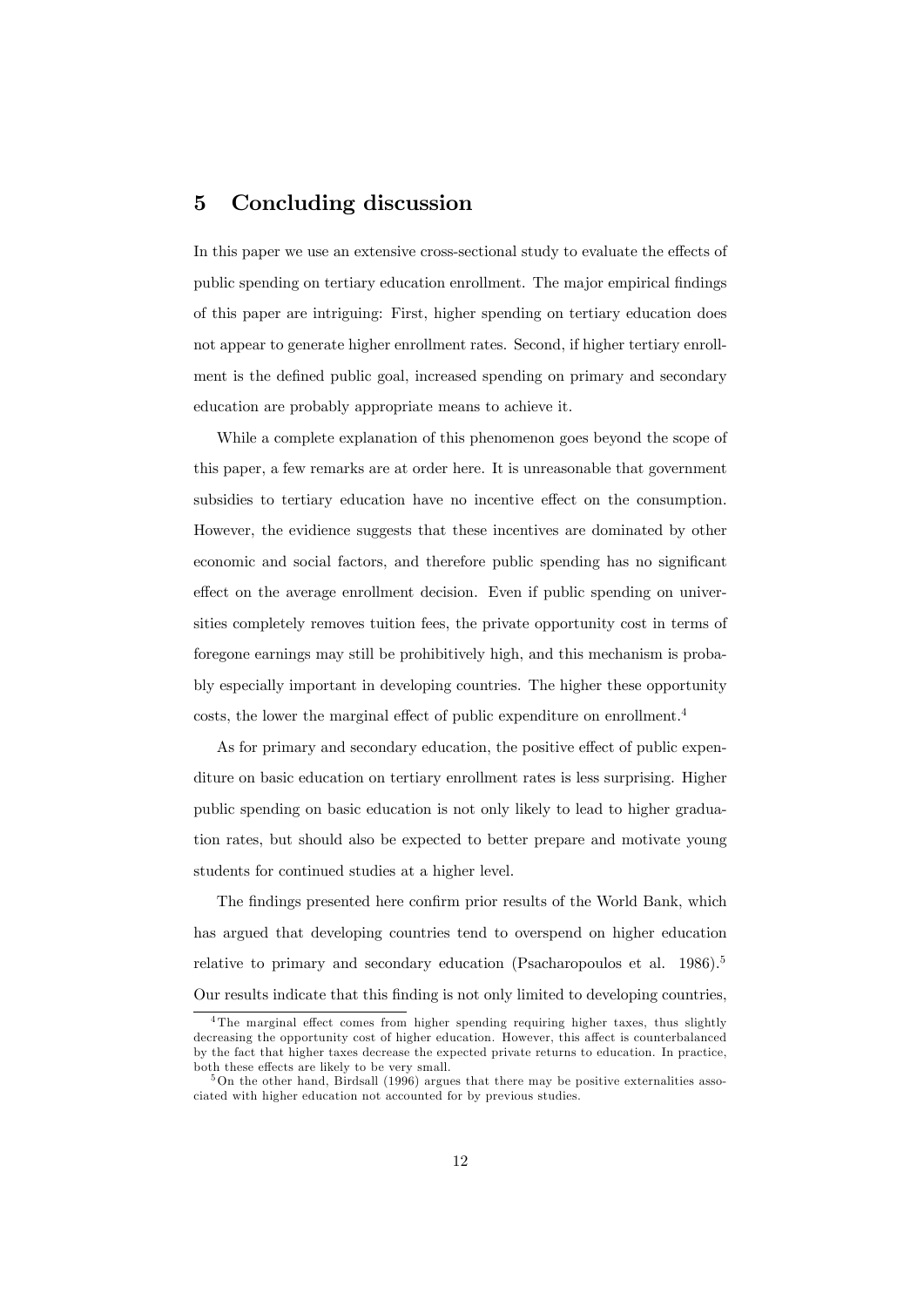but equally applies to rich and industrialized nations. Nevertheless, developing countries would probably be wise to revise their higher education policies in the light of our results. Furthermore, recent findings (Aghion, Meghir and Vandenbussche 2004) suggest that higher education has positive growth effects only for countries at the technology frontier. If these results are correct, public expenditure on tertiary education may turn out to be an inefficient way to achieve a questionable goal for developing countries.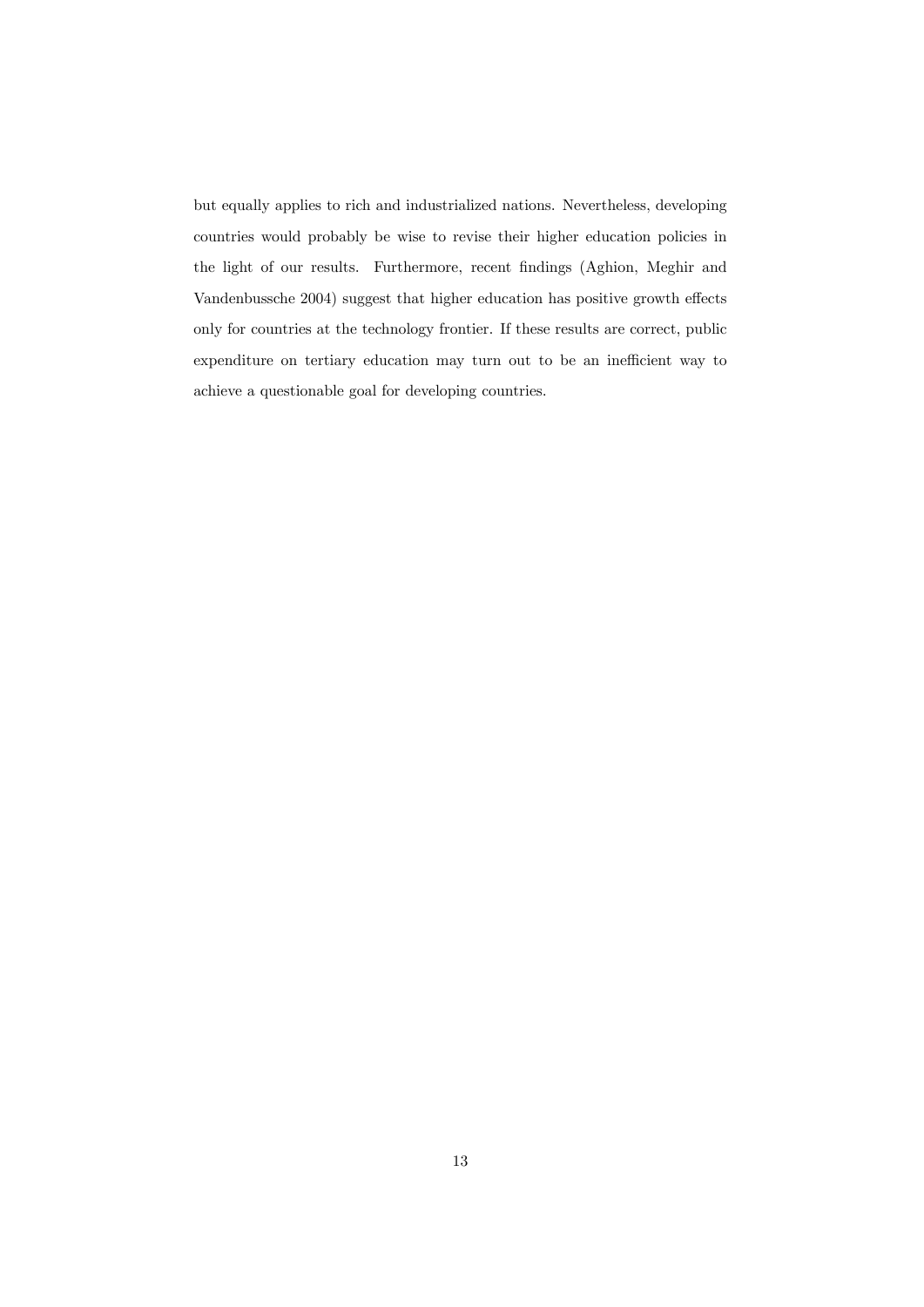## Appendix

#### World Development Indicators – Definition of Variables

#### Expenditure per student, primary (% of GDP per capita)

Public expenditure on education (primary) is the percentage of GDP accounted for by public spending on public education plus subsidies to private education at the primary level.

#### Expenditure per student, secondary  $(\%$  of GDP per capita)

Public expenditure on education (secondary) is the percentage of GDP accounted for by public spending on public education plus subsidies to private education at the secondary level.

#### Expenditure per student, tertiary (% of GDP per capita)

Public expenditure on education (tertiary) is the percentage of GDP accounted for by public spending on public education plus subsidies to private education at the tertiary level.

#### GDP per capita, PPP (current international \$)

GDP per capita based on purchasing power parity (PPP). GDP PPP is gross domestic product converted to international dollars using purchasing power parity rates. An international dollar has the same purchasing power over GDP as the U.S. dollar in the United States. GDP measures the total output of goods and services for final use occurring within the domestic territory of a given country, regardless of the allocation to domestic and foreign claims. Gross domestic product at purchaser values (market prices) is the sum of gross value added by all resident and nonresident producers in the economy plus any taxes and minus any subsidies not included in the value of the products. It is calculated without making deductions for depreciation of fabricated assets or for depletion and degradation of natural resources. Data are in current international dollars.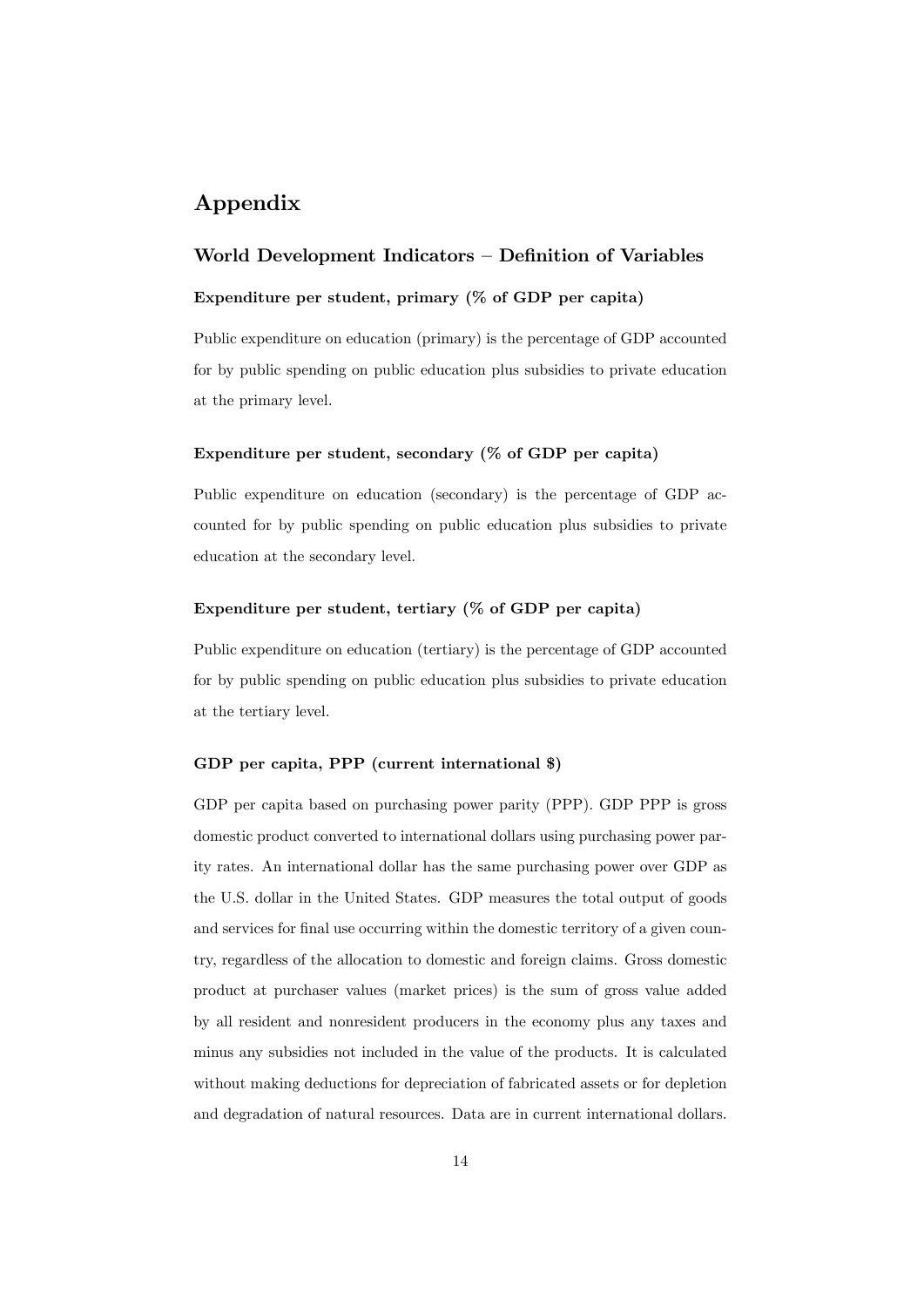#### PPP conversion factor (LCU per international \$)

Purchasing power parity conversion factor is the number of units of a country's currency required to buy the same amounts of goods and services in the domestic market as \$1 would buy in the United States.

#### Primary education, pupils

Primary education pupils is the total number of pupils enrolled at primary level in public and private schools but may exclude certain specialized schools and training programs

#### Public spending on education, total (% of GDP, UNESCO)

Public expenditure on education (total) is the percentage of GDP accounted for by public spending on public education plus subsidies to private education at the primary, secondary, and tertiary levels.

#### School enrollment, primary (% gross)

Gross enrollment ratio is the ratio of total enrollment, regardless of age, to the population of the age group that officially corresponds to the level of education shown. Estimates are based on UNESCO's classification of education levels. Primary, or first level, provides the basic elements of education at elementary or primary school.

#### School enrollment, secondary (% gross)

Gross enrollment ratio is the ratio of total enrollment, regardless of age, to the population of the age group that officially corresponds to the level of education shown. Estimates are based on UNESCO's classification of education levels. Secondary provides general or specialized instruction at middle, secondary, or high schools, teacher training schools, vocational or technical schools; this level of education is based on at least four years of instruction at the first level.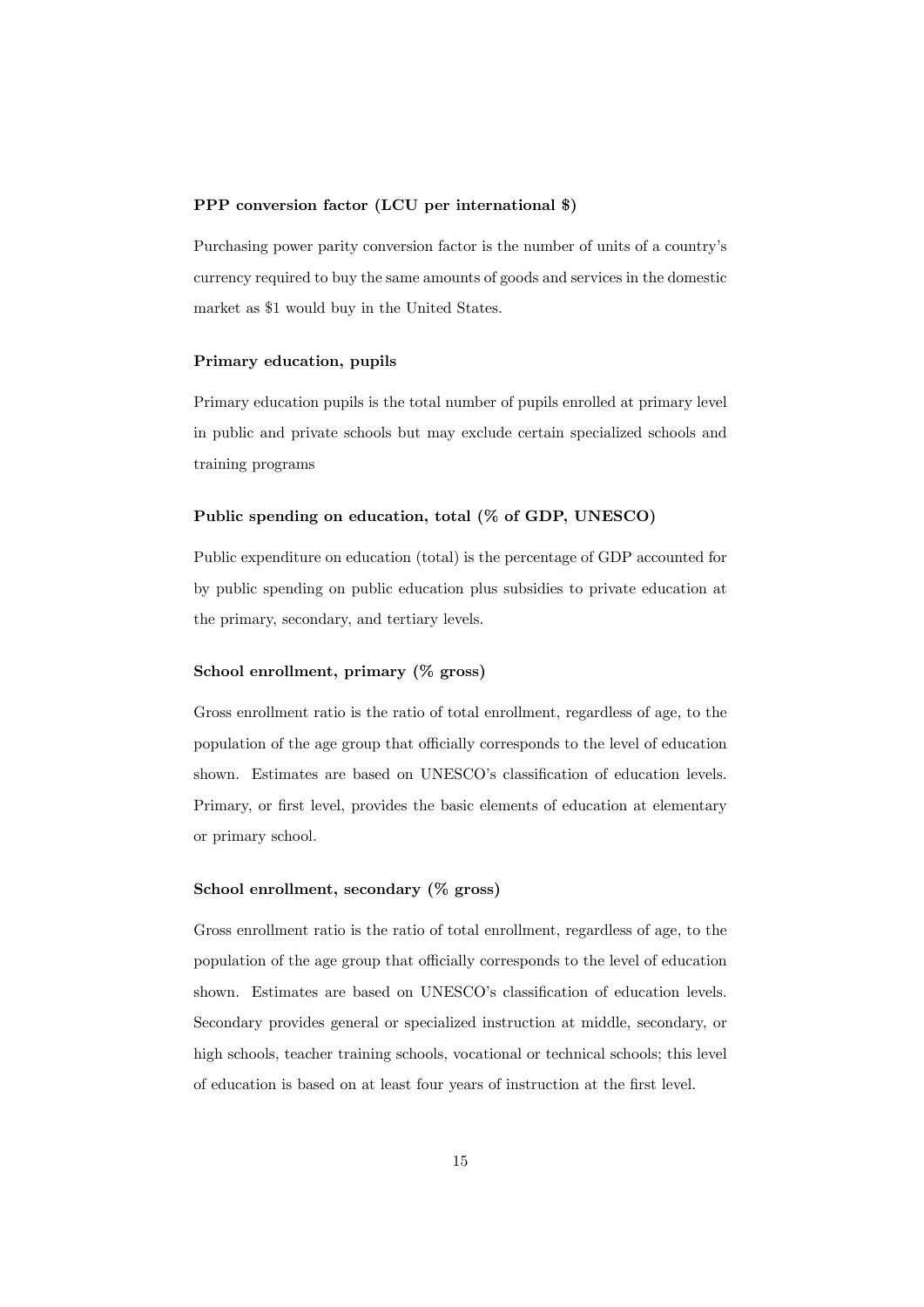#### School enrollment, tertiary (% gross)

Gross enrollment ratio is the ratio of total enrollment, regardless of age, to the population of the age group that officially corresponds to the level of education shown. Estimates are based on UNESCO's classification of education levels. Tertiary requires, as a minimum condition of admission, the successful completion of education at the second level or evidence of attainment of an equivalent level of knowledge and is provided at a university, teachers college, or higher-level professional school.

#### Secondary education, general pupils

Secondary general education pupils is the total number of pupils enrolled at this level in public and private schools but may exclude certain specialized schools and training programs.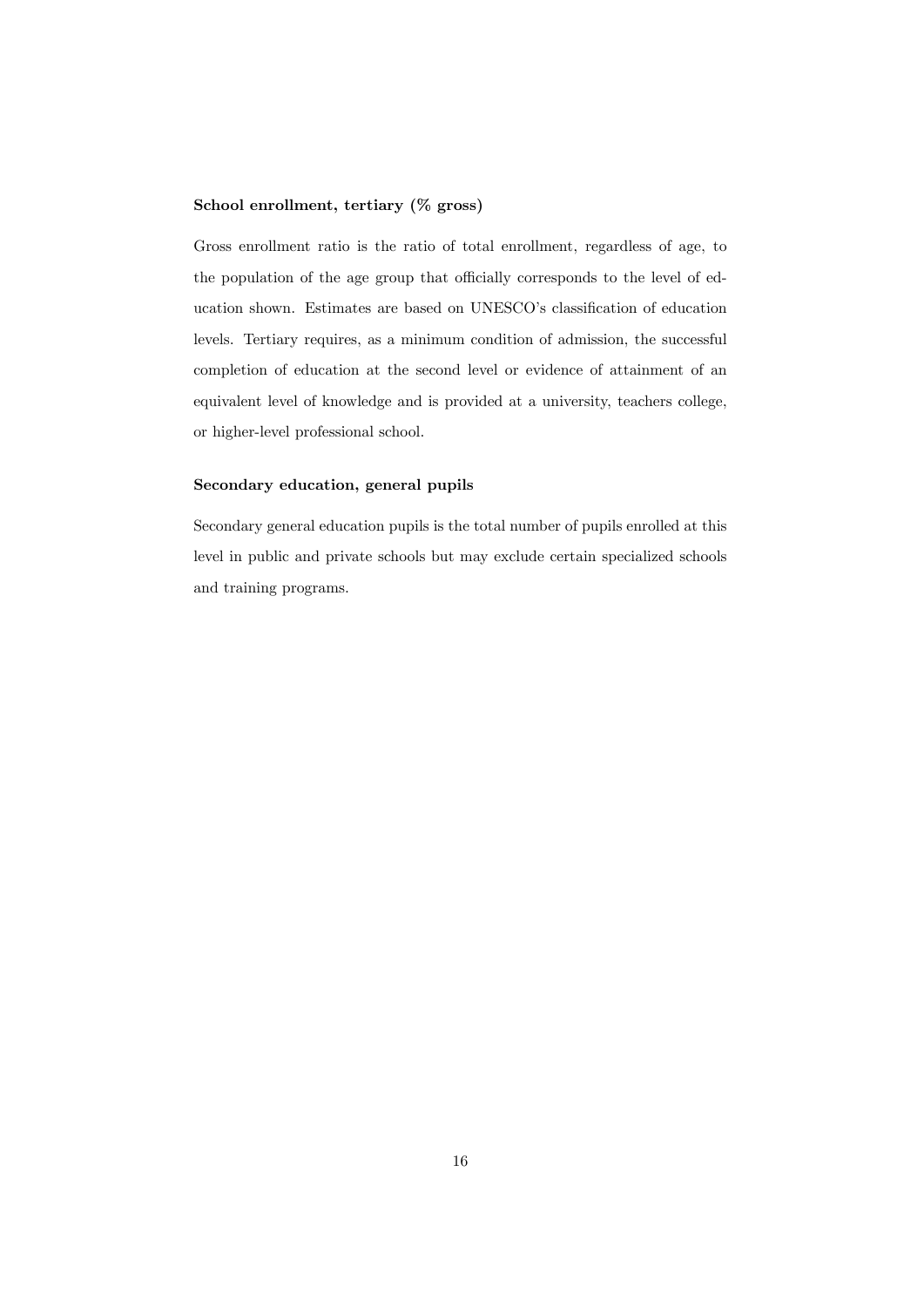## Summary statistics

| Variable                                                                                          | Code                | Mean           | Std. Dev.     | Min           | Max            | Obs        |
|---------------------------------------------------------------------------------------------------|---------------------|----------------|---------------|---------------|----------------|------------|
| % of population older 65                                                                          | pop65               | 7.65           | 4.96          | 2.23          | 18.60          | 132        |
| % of population younger 15                                                                        | pop14               | 30.10          | 10.40         | 14.00         | 50.12          | 132        |
| Dummy for Countries with<br>$population < I$ Million<br>Enrolment in primary education<br>(gross) | small1<br>elenrolgr | 0.09<br>101.17 | 0.29<br>17.26 | 0.00<br>35.48 | 1.00<br>162.30 | 132<br>132 |
| Enrolment in secondary (gross)                                                                    | e2enrolgr           | 71.80          | 34.34         | 6.22          | 160.76         | 132        |
| Enrolment in tertiary education<br>(gross)                                                        | e3enrolgr           | 26.10          | 21.72         | 0.31          | 77.62          | 132        |
| Expenditure per student in primary<br>education (% GDP/cap)                                       | elexppc             | 14.68          | 9.07          | 0.41          | 61.43          | 117        |
| Expenditure per student in<br>secondary education (% GDP/cap)                                     | e2exppc             | 22.43          | 14.44         | 0.88          | 81.05          | 119        |
| Expenditure per student in tertiary<br>education (% GDP/cap)                                      | e3exppc             | 133.04         | 268.53        | 7.37          | 2074.61        | 132        |
| GDP per capita 2000 at PPP                                                                        | gdpppp              | 9714.73        | 9561.83       | 586.13        | 36047.49       | 127        |
| Gini coefficient                                                                                  | gini                | 40.27          | 9.47          | 24.44         | 60.88          | 100        |
| Government revenue over GDP                                                                       | revgdp              | 24.92          | 9.50          | 2.01          | 45.24          | 101        |
| Life expectancy at birth                                                                          | lifeexp             | 66.42          | 12.05         | 37.46         | 81.09          | 132        |
| Number of students in primary<br>education (millions)                                             | studprim            | 4.39           | 15.00         | 0.02          | 128.23         | 132        |
| Number of students in secondary<br>education (millions)                                           | studsecond          | 2.98           | 8.37          | 0.01          | 65.21          | 132        |
| Returns to tertiary education (%)                                                                 | e3returns           | 9.54           | 3.73          | 2.70          | 21.30          | 47         |
| Total expenditure on secondary<br>education as % of GDP                                           | e2gdp               | 0.02           | 0.01          | 0.00          | 0.05           | 119        |
| Total expenditure primary & sec.<br>education as % of GDP                                         | e12gdp              | 0.03           | 0.01          | 0.00          | 0.08           | 111        |
| Total Expenditure primary<br>education as % of GDP                                                | elgdp               | 0.02           | 0.01          | 0.00          | 0.05           | 117        |
| <b>Total Population (millions)</b>                                                                | poptot              | 42.41          | 146.91        | 0.12          | 1280.98        | 132        |
| Total public education expenditure<br>as % of GDP                                                 | etotalgdp           | 4.48           | 1.88          | 0.46          | 10.36          | 132        |
| Total Spending tertiary education<br>as % of GDP                                                  | e3gdp               | 1.66           | 1.08          | 0.09          | 6.55           | 111        |
| Unemployment rate 2000 %                                                                          | unemploy            | 9.89           | 6.98          | 1.10          | 39.30          | 92         |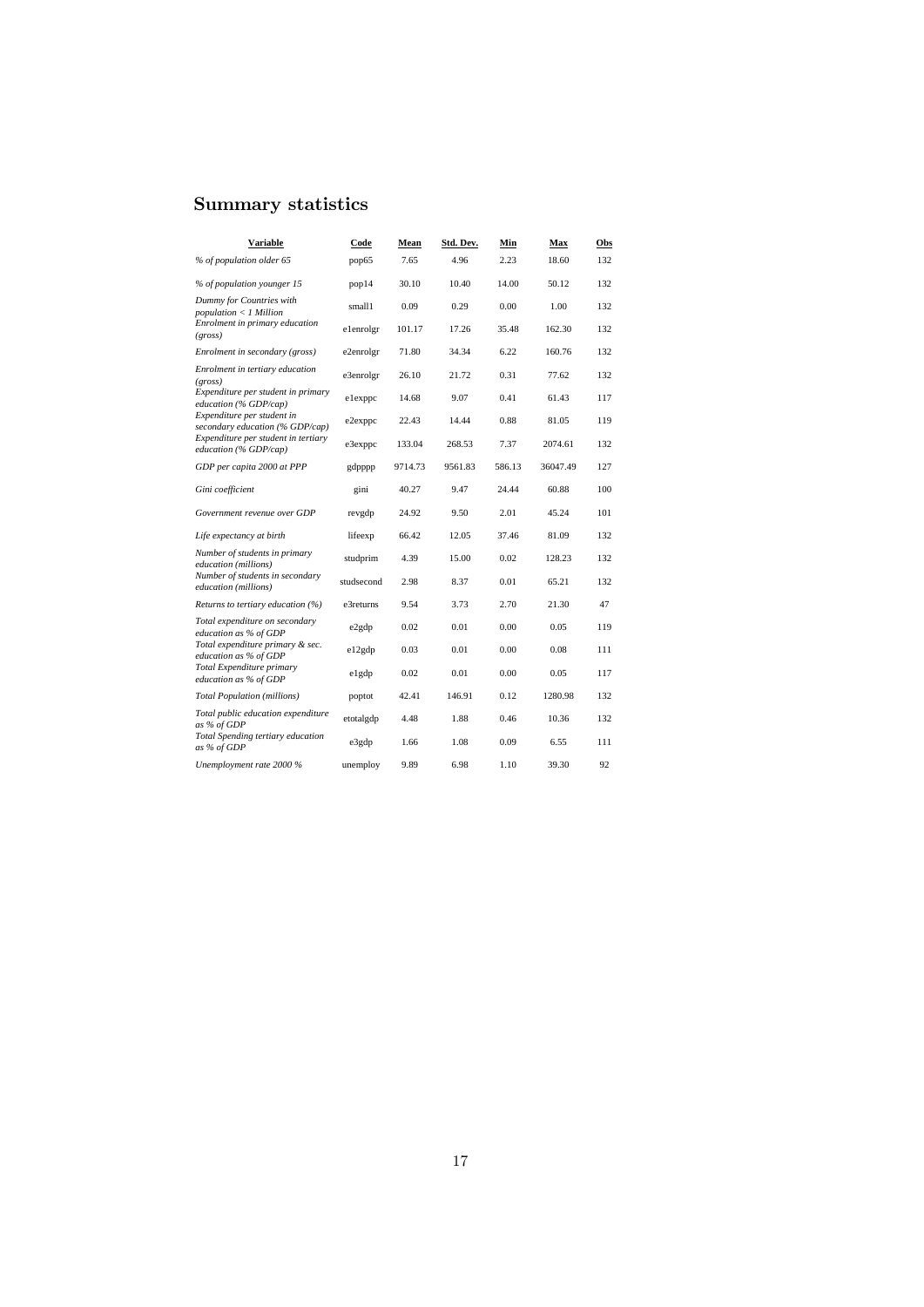#### Country list

*GDP per capita < 5000 US\$ (PPP)*

*GDP per capita > 5000 US\$ (PPP)*

1 Armenia 1 26 Madagascar 1 Argentina 36 Lithuania 3 Bangladesh 38 Mali 3 Austria 4 Benin 39 Mauritania 4 Barbados 39 Malta 5 Bolivia 40 Micronesia, Fed. Sts. 5 Belarus 40 Mauritius 6 Brunei 41 Moldova 6 Belgium 41 Mexico 7 Burkina Faso 42 Mongolia 7 Botswana 42 Namibia 8 Burundi 43 Morocco 8 Brazil 43 Netherlands<br>9 Cambodia 44 Myanmar 9 Bulgaria 44 New Zealand 10 Cameroon 45 Nepal 10 Canada 45 Norway 11 Central African Rep 46 Niger 11 Chile 46 Oman 12 Chad 47 Pakistan 12 Colombia 47 Panama 13 China 48 Papua New Guinea 13 Costa Rica 48 Poland 14 Comoros 49 Paraguay 14 Cyprus 49 Portugal<br>15 Cote d'Ivoire 50 Peru 15 Czech Republic 50 Romania 15 Cote d'Ivoire 50 Peru 15 Czech Republic 50 Romania<br>16 Cuba 51 Philippines 16 Denmark 51 Russian F 18 Egypt, Arab Rep. 53 Senegal 18 Finland 19 El Salvador 54 Sri Lanka 19 France 19 El Salvador 54 Sri Lanka 19 France 54 Singapore 21 Gambia, The 56 Syrian Arab Republic 21 Gabon 56 Slovenia 22 Georgia 57 Tajikistan 22 Germany 57 South Africa 23 Guatemala 58 Togo 23 Greece 58 Spain<br>24 Guinea 59 Ukraine 24 Hong Kong, Ct 59 St. Lu 24 Guinea 59 Ukraine 24 Hong Kong, China 25 Guyana 60 Vanuatu 25 Hungary 60 Sweden 25 Guyana 60 Vanuatu 25 Hungary 60 Sweden<br>26 Honduras 61 Vietnam 26 Iceland 61 Switzerl 27 India 62 Zambia 27 Iran, Islamic Rep. 62 Thailand 29 Jamaica 29 Israel 64 Tunisia 30 Jordan 30 Italy 65 Turkey 33 Lao PDR 33 Korea, Rep. 68 Uruguay 35 Lesotho 35 Latvia

2 Azerbaijan 37 Malawi 2 Australia 37 Macedonia, FYR<br>3 Baneladesh 38 Mali 3 Austria 38 Malaysia 44 Myanmar 9 Bulgaria 44 New Zealand 16 Denmark 51 Russian Federation<br>17 Estonia 52 Samoa 17 Ecuador 52 Rwanda 18 Egypt, Arab Rep. 53 Senegal 18 Finland 53 Saudi Arabia 20 Ethiopia 55 Swaziland 20 French Polynes 55 Slovak Republic 61 Vietnam 26 Iceland 62 Australiand 62 Zambia 27 Iran, Islamic Re 62 Thailand 28 Indonesia 63 Zimbabwe 28 Ireland 63 Trinidad and Tobago 31 Kenya 31 Kenya 31 Kenya 31 Kenya 32 Kenya 32 Kenya 53 Kenya 53 Kenya 53 Kenya 53 Kenya 54 Kenya 54 Kenya 54 Kenya 54 Kenya 54 Kenya 54 Kenya 54 Kenya 54 Kenya 54 Kenya 54 Kenya 54 Kenya 54 Kenya 54 Kenya 54 Kenya 54 Ken 32 Kyrgyz Republic 32 Kazakhstan 67 United States 34 Lebanon 34 Kuwait 69 Venezuela, RB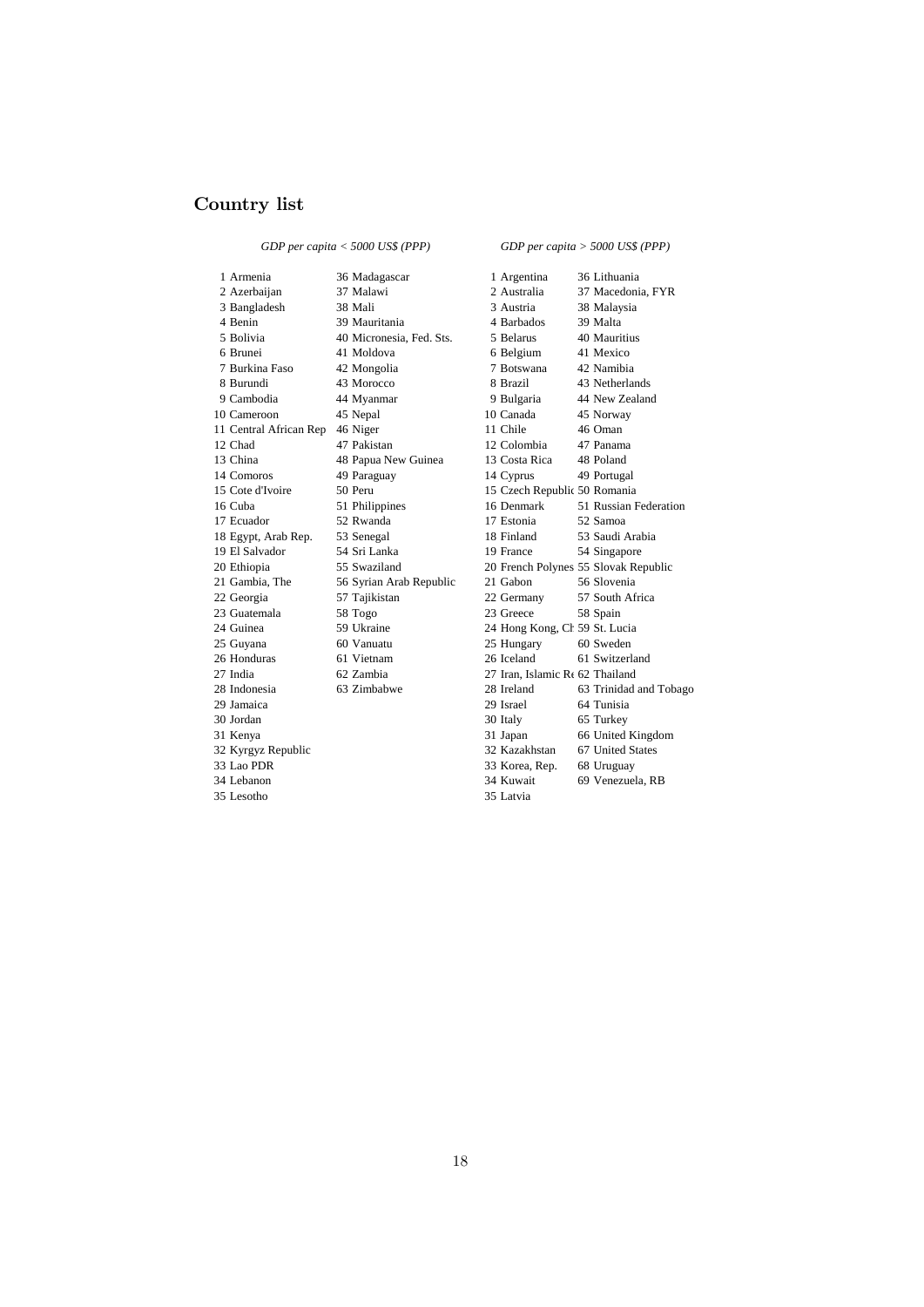## Country rankings

| <b>Gross Enrollment Rates in</b><br><b>Tertiary Education</b> |                           |               |                  | Expenditure per Student in<br><b>Tertiary Education</b> | Expenditure per student in tertiary over<br>expenditure per student in secondary<br>education |       |  |
|---------------------------------------------------------------|---------------------------|---------------|------------------|---------------------------------------------------------|-----------------------------------------------------------------------------------------------|-------|--|
| Rank                                                          | Country                   | $\frac{9}{6}$ | Country          | <b>US\$ (2000, PPP)</b>                                 |                                                                                               | Ratio |  |
| 1                                                             | Korea, Rep.               | 78            | Vanuatu          | 58 241                                                  | Kenya                                                                                         | 418.8 |  |
| $\overline{c}$                                                | Finland                   | 74            | Lesotho          | 21 877                                                  | Malawi                                                                                        | 58.8  |  |
| 3                                                             | <b>United States</b>      | 73            | Denmark          | 19.514                                                  | Vanuatu                                                                                       | 26.0  |  |
| 4                                                             | Sweden                    | 70            | Norway           | 16 762                                                  | Central African Republic                                                                      | 16.8  |  |
| 5                                                             | Norway                    | 70            | Kuwait           | 16755                                                   | Lao PDR                                                                                       | 16.8  |  |
| 6                                                             | New Zealand               | 69            | Swaziland        | 16 155                                                  | Guyana                                                                                        | 16.7  |  |
| 7                                                             | <b>Russian Federation</b> | 64            | Switzerland      | 15 833                                                  | Kuwait                                                                                        | 15.6  |  |
| 8                                                             | Australia                 | 63            | <b>Mauritius</b> | 15470                                                   | Samoa                                                                                         | 15.4  |  |
| 9                                                             | Latvia                    | 63            | Austria          | 14 5 94                                                 | Guinea                                                                                        | 15.1  |  |
| 10                                                            | Slovenia                  | 61            | Sweden           | 13 547                                                  | Swaziland                                                                                     | 15.0  |  |